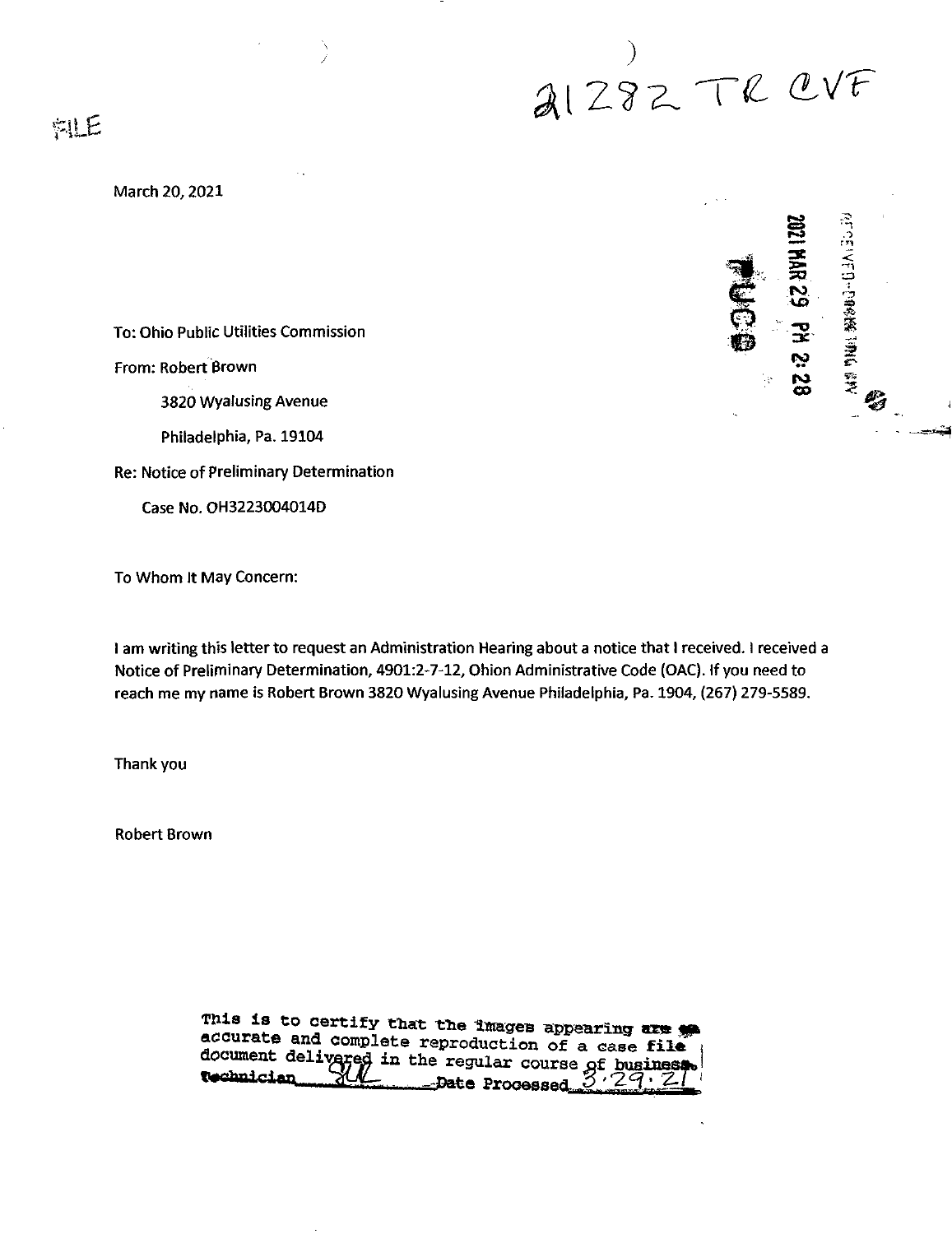**uomnnssion**

Lawrence K. Friedeman Dennis P. Deters Daniel R. Conway

M. Beth Trombold, Acting Chair^

March 9,2021

BROWN, ROBERT 3820WYALUSING AVE Philadelphia, PA, PA 19104

## **RE: NOTICE OF PRELIMINARY DETERMINATION** Case No. OH3223004014D

Dear Sir or Madam:

ال<br>محمد الله - الله - الله - الله -

On 01/26/2021, a vehicle operated by PROSPERE LOGISTICS INC, and driven by, BROWN, ROBERT was inspected within the state of Ohio. As a result of discovery of the following violation(s) of the Commission's rules, Staff ofthe Commission timely notified ROBERT BROWN pursuant to rule 4901:2-7- 07, Ohio Administrative Code (OAC), that it intended to assess a civil forfeiture against ROBERT BROWN in the following amount:

| <b>CODE</b> | <b>GROUP</b> | <b>VIOLATION</b>                                                                                               | <b>FORFEITURE</b> |
|-------------|--------------|----------------------------------------------------------------------------------------------------------------|-------------------|
| 395.8E      | Group 1      | False report of drivers record of duty status                                                                  | \$0.00            |
| 390.3E      | Group 4      | Prohibited from performing safety sensitive functions per<br>382.501(a) in the Drug and Alcohol Clearinghouse. | \$3,174.00        |
|             | Group 1      | <b>Group 1 Violations</b>                                                                                      | \$100.00          |
|             |              | <b>Original Amount Due:</b>                                                                                    | \$3,274.00        |

A conference was conducted pursuant to Rule 4901:2-10, OAC, at which ROBERT BROWN had a full opportunity to present reasons why the violatlon{s) did not occur as alleged, mitigating circumstances regarding the amount of any forfeiture, and any other information relevant to the action proposed to be taken by the Staff.

As a result of the conference, staff has made a preliminary determination that the commission should assess a civil forfeiture against ROBERT BROWN in the following amount:

| <b>CODE</b> | <b>GROUP</b> | <b>VIOLATION</b>                                                                                               | <b>FORFEITURE</b> |
|-------------|--------------|----------------------------------------------------------------------------------------------------------------|-------------------|
| 395.8E      | Group 1      | False report of drivers record of duty status                                                                  | \$0.00            |
| 390.3E      | Group 4      | Prohibited from performing safety sensitive functions per<br>382.501(a) in the Drug and Alcohol Clearinghouse. | \$3,174.00        |

180 East Broad Street Columbus, Ohio 43215-3793

(614) 466-3016 www.PUCO.ohio.gov